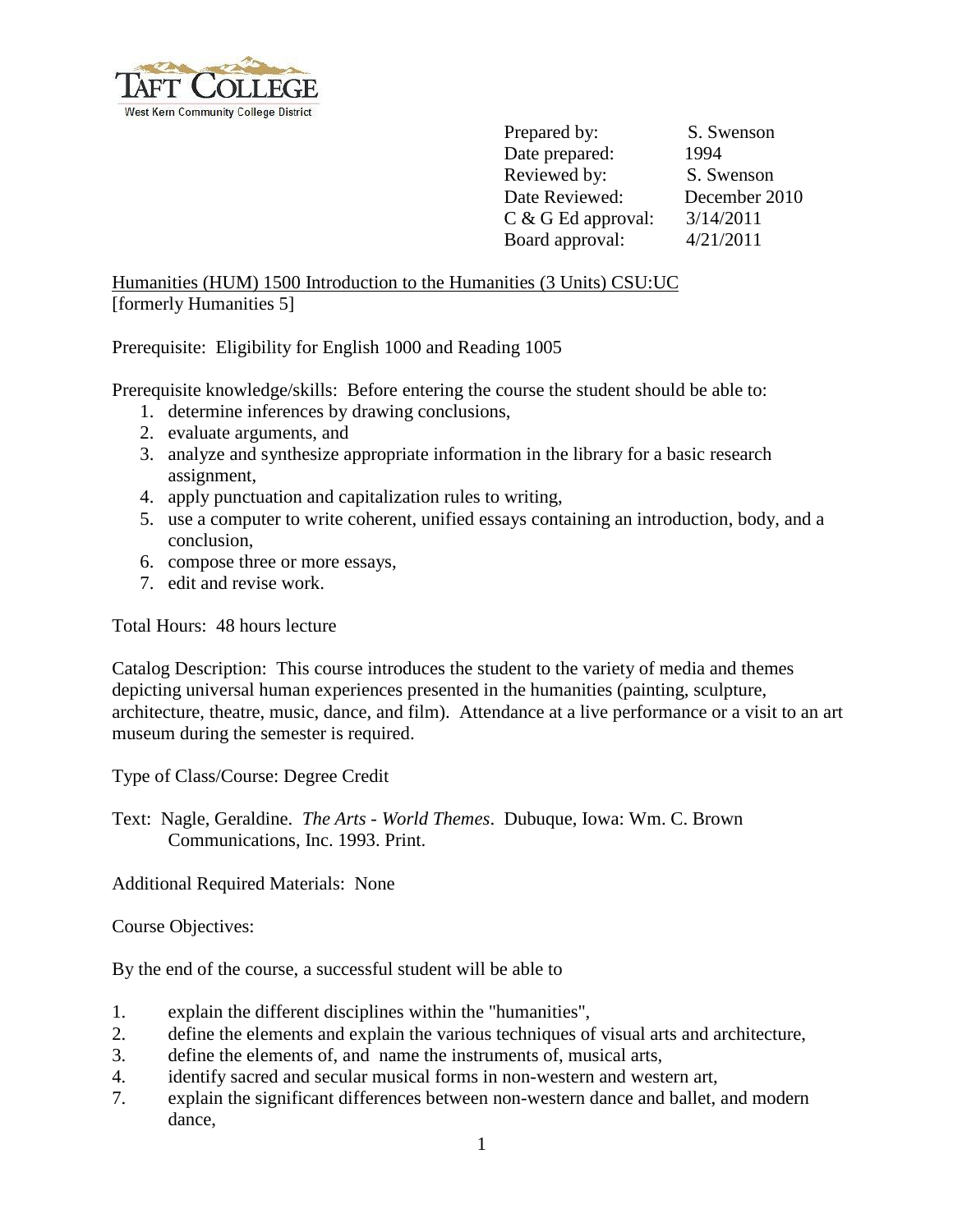

West Kern Community College District

- 8. compare and contrast between non-western and western dramatic forms,
- 10. identify the process and techniques of still and motion film making
- 11. analyze how traditional indigenous philosophies and religions have influenced and shaped global artistic production,
- 12. analyze how myth is depicted in the various media in non-western and western arts, and
- 13. identify major universal themes depicted in the humanities.

Course Scope and Content:

| Unit I   | Introduction to the Humanities       |                                                             |
|----------|--------------------------------------|-------------------------------------------------------------|
|          | А.                                   | Continuity and diversity of ideas and themes in global arts |
|          | <b>B.</b>                            | Patrons and censorship                                      |
| Unit II  | Painting, Printmaking, and Sculpture |                                                             |
|          | А.                                   | Religious Art                                               |
|          | <b>B.</b>                            | Mythical arts                                               |
|          | C.                                   | Depictions of society and culture                           |
|          | D.                                   | <b>Environmental Scenes</b>                                 |
|          | E.                                   | Abstraction as concept, reaction, and stimulus              |
|          | F.                                   | Visual language                                             |
| Unit III | Camera Arts                          |                                                             |
|          | А.                                   | Origins                                                     |
|          | <b>B.</b>                            | Definitions                                                 |
|          | C.                                   | Social and Cultural History                                 |
|          | D.                                   | <b>Catastrophic and Conscience</b>                          |
|          | E.                                   | Love and Admiration                                         |
|          | F.                                   | <b>Suspense and Fantasy</b>                                 |
|          | G.                                   | Camera Arts Language                                        |
| Unit IV  | Architecture                         |                                                             |
|          | A.                                   | Monuments                                                   |
|          | <b>B.</b>                            | <b>Sacred Places</b>                                        |
|          | C.                                   | <b>Secular Structures</b>                                   |
|          | D.                                   | Domicile                                                    |
|          | Ε.                                   | Architectural Language                                      |
| Unit V   | Music                                |                                                             |

- A. Perspectives on Music: East and West
- B. Performers and their musical instruments
- C. Society and Culture: Composers, Performers, and Music
- D. Musical Language
- E. Musical Compositions
- Unit VI Drama and Dance